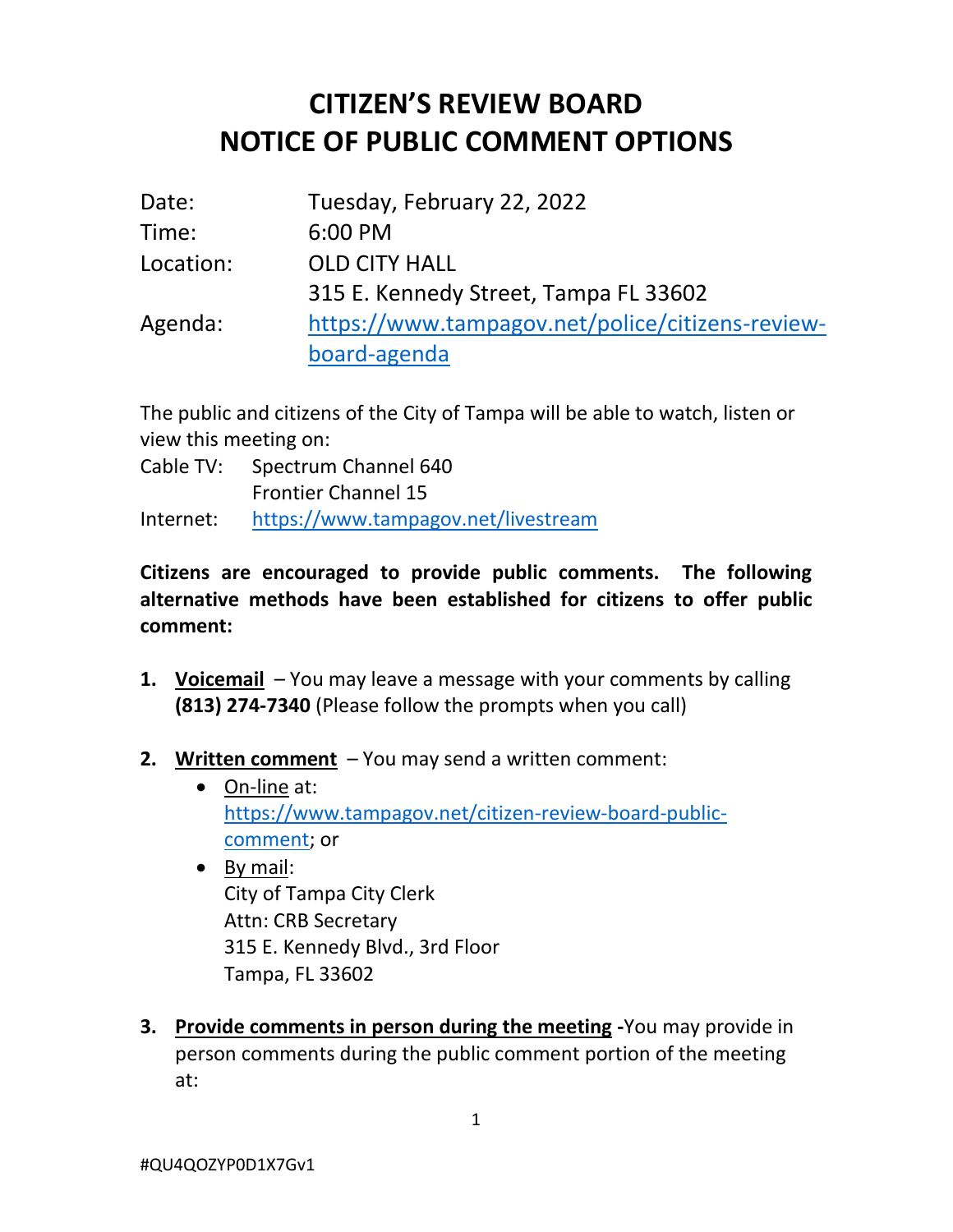## Old City Hall Second Floor 315 E. Kennedy Street Tampa FL 33602

Public comments will be heard at the start of the meeting at the direction of the Chair of the Citizen's Review Board. A video communications media center kiosk will be set up on the second floor for use during the meeting along with live feeds of the meeting.

All written or voicemail comments must be received no later than **5:00 PM**, **Monday, February 21, 2022**, in order to be made part of the official record of the meeting.

Written comments may not exceed 400 words, and voicemail comments may not exceed 3 minutes in length. Recorded and live public comment will be heard at the start of the meeting. Written comments received by mail or email will be distributed to the Citizen's Review Board and will also be included in the permanent record of the meeting. All public comments timely received will be afforded equal consideration as if the public comments were made in person. **Persons requiring help in accessing this means of public participation should call 813-274-8131 for assistance**.

The Policies and Procedures of the Citizen's Review Board states that members of the public addressing the Citizen's Review Board will identify themselves by full name and address. Comments are limited to matters related to the Tampa Police Department. Comments should not be made regarding ongoing Professional Standards investigations. Comments shall not be directed to any individual member of the Board. The Chair is responsible for maintaining appropriate decorum and any comments which are determined to be inappropriate will be received but may not be broadcast.

In accordance with the Americans with Disabilities Act ("ADA") and Section 286.26, Florida Statutes, persons with disabilities needing a reasonable accommodation to participate in this public hearing or meeting should contact the City of Tampa's ADA Coordinator at least 48 hours prior to the